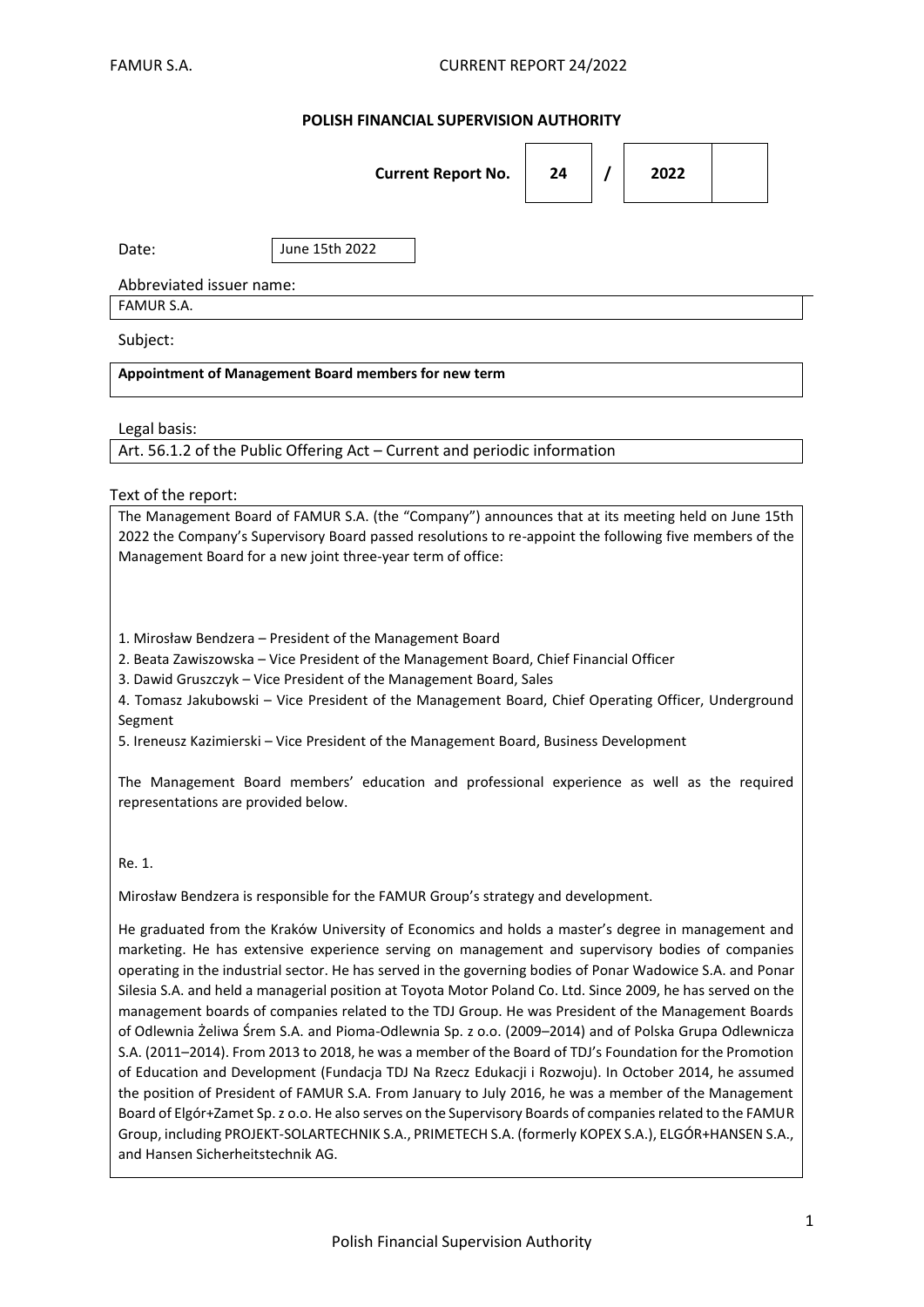Mirosław Bendzera is not a partner in any civil-law partnership or any other type of partnership, or a member of a governing body of an incorporated company or a member of a governing body of any other legal entity competing with the Company, nor is he entered in the Register of Insolvent Debtors maintained pursuant to the Act on the National Court Register.

### Re. 2.

Beata Zawiszowska coordinates the FAMUR Group's finances.

She has completed secondary education and has extensive experience serving on management and supervisory bodies of companies operating in the industrial sector. Since 1998, she has served on the management boards of companies related to the TDJ Group, the main shareholder of FAMUR S.A. She is a member of the Management Board of FAMUR S.A. Her remit includes coordinating the work of the FAMUR Group's finance area and raising financing. Beata Zawiszowska is also Vice President of the Management Board, Chief Financial Officer at FAMAK S.A. (formerly FAMUR FAMAK S.A.). Moreover, Ms Zawiszowska performs supervisory duties at companies related to the FAMUR Group.

Beata Zawiszowska is not a partner in any civil-law partnership or any other type of partnership, or a member of a governing body of an incorporated company or a member of a governing body of any other legal entity competing with the Company, nor is she entered in the Register of Insolvent Debtors maintained pursuant to the Act on the National Court Register.

#### Re. 3

Dawid Gruszczyk currently serves as Vice President of the Management Board, Sales.

He holds a master's degree from the University of Economics in Katowice and has completed, among others, a post-graduate course in management at the SGH Warsaw School of Economics. He has been involved with the machinery industry since 2003. In 2003–2008, he was a Financial Analysis Specialist at the Management Board's Advisory Office at ELGÓR+HANSEN Sp. z o.o. From 2004 to 2016, he held managerial positions at ELGÓR+ZAMET Sp. z o.o., where he served as Member and President of the Management Board. He has sat on the Company's Management Board since 2016. He is also a member of the Supervisory Boards of PRIMETECH S.A. (formerly KOPEX S.A.), ELGÓR+HANSEN S.A. of Chorzów, and Hansen Sicherheitstechnik AG.

Dawid Gruszczyk is not a partner in any civil-law partnership or any other type of partnership, or a member of a governing body of an incorporated company or a member of a governing body of any other legal entity competing with the Company, nor is he entered in the Register of Insolvent Debtors maintained pursuant to the Act on the National Court Register.

#### Re. 4

Since September 2018, Tomasz Jakubowski has been Vice President of the FAMUR Management Board, Chief Operating Officer, Underground Segment.

He holds a master's degree from the Faculty of Transport of the Silesian University of Technology in Katowice. He has also completed post-graduate management studies based on an MBA programme, organised by SGH Warsaw School of Economics in partnership with the University of Minnesota (USA). He is also a licensed receiver and liquidator and is qualified to serve on supervisory boards of state-owned companies. He began his professional career at Przedsiębiorstwo Robót Inżynieryjnych Przemysłu Węglowego of Katowice (1988–1990). In 1991−2002, he held managerial positions and sat on the management boards of such companies as POLARIS Chłodnie Śląskie Sp. z o.o., PPCh CHEMIA-WROCŁAW S.A., LODUS Sp. z o.o., BRADUS Sp. z o.o., Zakłady Mechaniczne ZAMET S.A. During his professional career he has held managerial positions and served as member of management boards at many TDJ Group companies. With the Famur Group since its inception in 2002. In 2003–2010, he was President and Vice President of the Management Board of FAMUR S.A. From 2004, he also served as President of the Management Board of Fabryka Zmechanizowanych Obudów Ścianowych FAZOS S.A. of Tarnowskie Góry.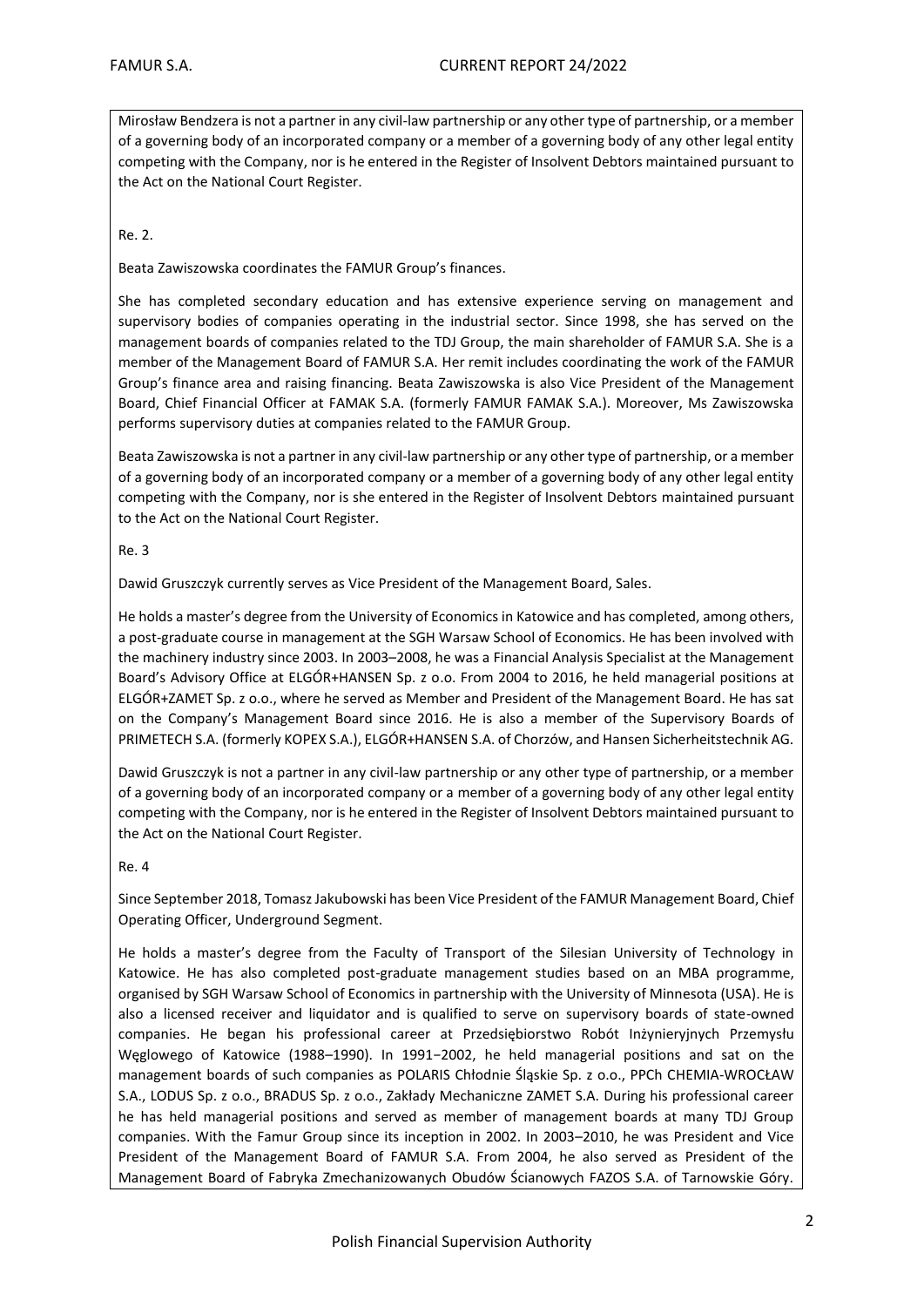From January to November 2006, he was a member of the Management Board of Fabryka Maszyn Górniczych PIOMA S.A. of Piotrków Trybunalski. From 2014 to 2015, he served as Vice President of the Management Board, Restructuring and Development at Kompania Węglowa S.A., and from 2002 to 2014 – as Member of the Supervisory Board of Kompania Węglowa S.A. Between 2018 and 2019, he served as President of the Management Board of Zamet Industry Sp. z o.o. In 2017-2019, he served as Chair of the Supervisory Board of Zamet – Budowa Maszyn S.A. Between 2015 and 2019, Mr Jakubowski was President of the Management Board of Zamet S.A., where he was responsible for the overall management of Zamet S.A. and the Zamet Group.

Tomasz Jakubowski is not a partner in any civil-law partnership or any other type of partnership, or a member of a governing body of an incorporated company or a member of a governing body of any other legal entity competing with the Company, nor is he entered in the Register of Insolvent Debtors maintained pursuant to the Act on the National Court Register.

#### Re. 5

Ireneusz Kazimierski currently serves as Vice President of the Management Board, Business Development.

He holds a master's degree. He completed studies in Chemical Technology, specialising in environmental protection technologies, at the Faculty of Chemistry of the Łódź University of Technology. He holds a certificate of completion of the ICAN Institute Harvard Business management programme. He began his professional career in 1999 at Ceramika Paradyż Sp.j. as Laboratory Manager and then Chief Technology Officer. In 2001–2003, he was employed at Cersanit, where he served as Production Director. In 2003–2007, he served as Managing Director and President of the Management Board of Ultra Pack S.A. For the next three years, Ireneusz Kazimierski was with Opoczno Sp. z o.o., where he held the positions of Chief Executive Officer and President of the Management Board. From 2010, he worked for Rovese (currently Cersanit), first as Management Board member and Production Management Director, then Vice President of the Management Board for Production, and President of the Management Board. His responsibilities included implementation of the development strategy as part of the process of the company's transformation into an international organisation with a global reach. From November 2017 to March 2019, he served as President of the Management Board of Narzędzia i Urządzenia Wiertnicze GLINIK Sp. z o.o. of Gorlice, and since April 2019 has sat on that company's Supervisory Board. From November 2017 to November 2019, he was Vice President of the Management Board of PGO S.A. of Katowice. Since November 2019, he has been Vice President of the Management Board of FAMUR S.A.

Ireneusz Kazimierski does not conduct any activity competing with the business of FAMUR S.A., and he is not a partner in any civil-law partnership or any another type of partnership, a member of a governing body of any incorporated company, or a member of a governing body of any other legal entity competing with FAMUR S.A. He is not entered in the Register of Insolvent Debtors maintained under the National Court Register Act.

Legal basis: Par. 5.5 of the Minister of Finance's Regulation on current and periodic information to be published by issuers of securities and conditions for recognition as equivalent of information whose disclosure is required under the laws of a non-member state, dated March 29th 2018.